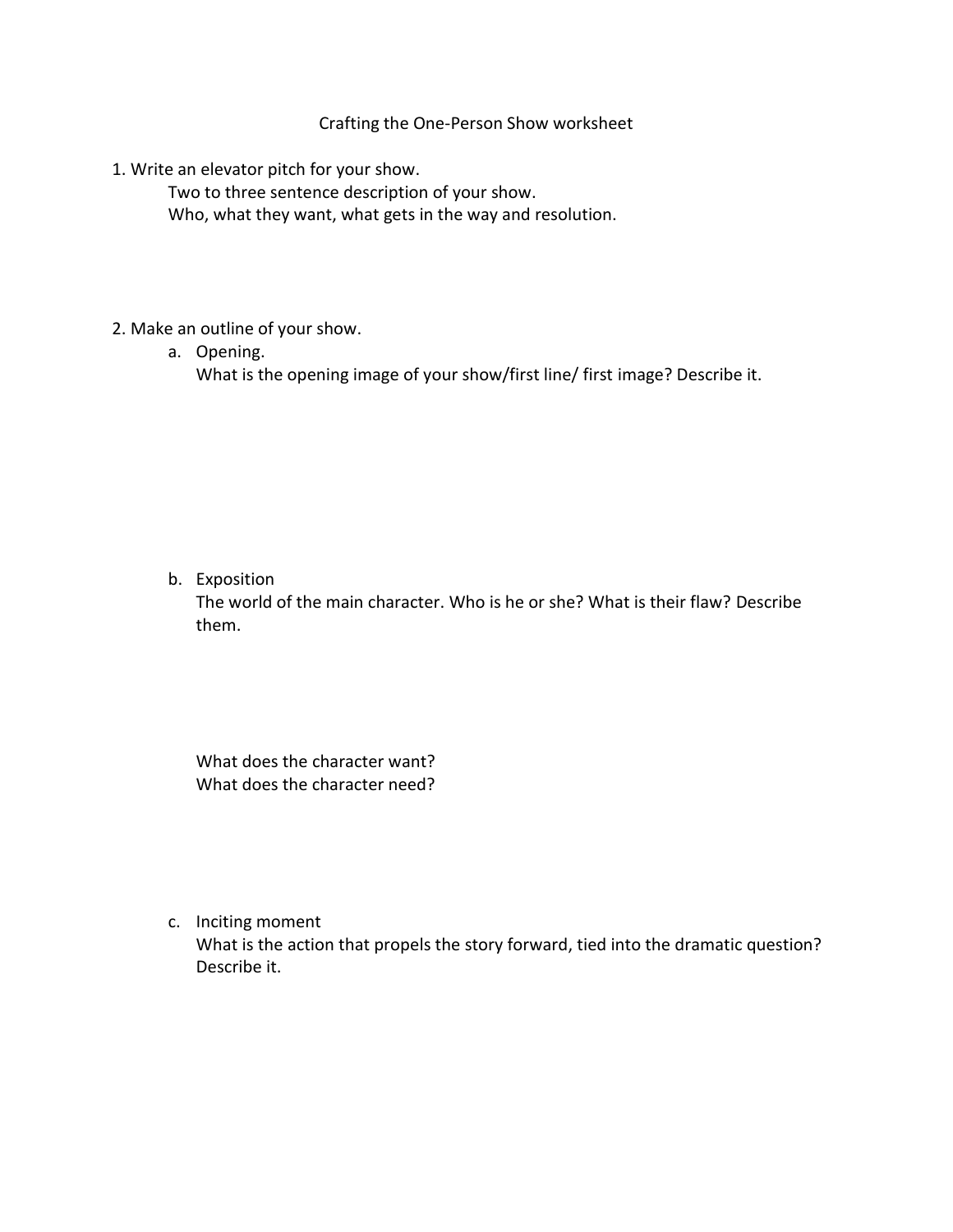## d. Dramatic question

What is your dramatic question? How does it tie into the theme? Describe it.

## e. Theme

What is your theme? How is it stated in the first few scenes of the work?

f. Rising Action and Complications Who or what is the antagonist? Describe them/it/he or she. Describe all the complications and roadblocks leading to the climax.

## g. Climax

What is the climax of the work? Does it answer the dramatic question? Does the main character get what he/she wants/needs? Describe.